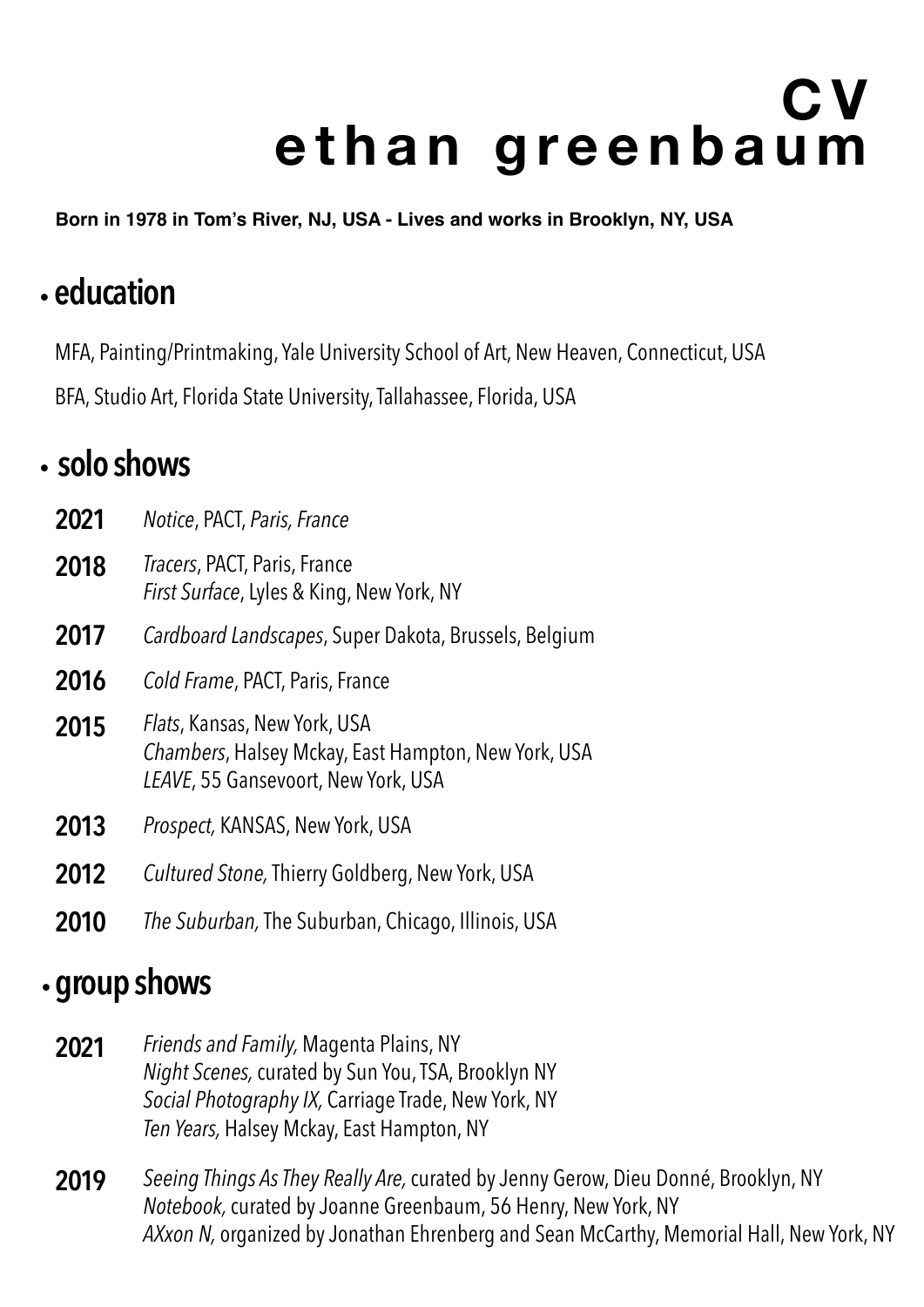*Swipe, Scroll,* Stems Gallery, Brussels, Belgium *9 Sculptures,* BravinLee Programs, New York, USA *FACE TO FACE: Works from Ernesto Esposito Collection,* Palazzo Fruscione, Salerno, Italy **2016** *Flats,* Kansas, New York, USA *Just Another,* Luce Gallery, Turin, Italy *Mixed Double,* organized by Ryan Steadman, Sometimes, New York, USA *Beyond the Surface: Image as Object,* Philadelphia Photo Arts Center, Philadelphia, USA *Crunchy,* organized by Gregory Linn and Clayton Press, Marianne Boesky, New York, USA *Behold,* Richard Heller Gallery, New York, USA **2015 2017** *Social Photography V,* Carriage Trade, New York, NY *Wigner's Friends,* curated by Nate Hitchcock, Vogt Gallery, New York, USA *Broken Surface, Artificial Matter,* Halsey Mckay, East Hampton, New York, USA *Pure Product,* curated by Isaac Lyles, 247365, Brooklyn, New York, USA *Fixed Variable,* Hauser and Wirth, New York, USA *Ain'tings,* curated by Ryan Steadman, Robert Blumenthal Gallery, New York, USA *Soup du Jour,* curated by Keith Varadi, Sadie Halie Projects, Brooklyn, New York, USA *The New Beauty of Our Modern Life,* curated by Kate Steciw, Higher Pictures, New York, USA **2014** *Gattaca,* curated by Hunter Braithwaite, Michael Jon Gallery, Miami, Florida, USA *Inside Order,* KANSAS, New York, USA *Decenter DC,* The George Washington University , Washigton, DC, USA *The Order of Things,* curated by Jonathan JonesNURTUREart Gallery, Brooklyn, New York, USA **2013** *NeoNatural,* Steve Turner Contemporay, Los Angeles, California, USA *Take Shelter in the World,* Boston University Art Gallery, Bosto, Massachusetts, USA *One Year Later,* Blackburn 20/20, New York, USA *Found Outside,* Aldrich Museum, Ridgefield, Connecticut, USA **2012** *So Different, So Appealing,* Grammercy Hotel Penthouse, New York, USA *Why Did the Chicken Cross the Road,* Yale University Art Gallery, New Heaven, Connecticut, USA *Work hard,* Wildlife, Brooklyn, New York, USA *Norfolk,* Thierry Goldberg, New York, USA *Troutspots,* Deniston Hill, Woodridge, New York, USA *EAF11: 2011 Emerging Artist Fellowship Exhibition,* Socrates Sculpture Park, Long Island City, NY **2011** *Archival Exhibition,* curated by Jennifer Farrell, Dieu Donné, Brooklyn, USA *Transmutation,* BPLA, Los Angeles, USA *Paper/Print: American Hand Papermaking, 1960s to Today,* curated by Susan Gosin and Mina Takahashi, IPCNY, New York, NY *Social Photography VI,* Carriage Trade, New York, NY **2018**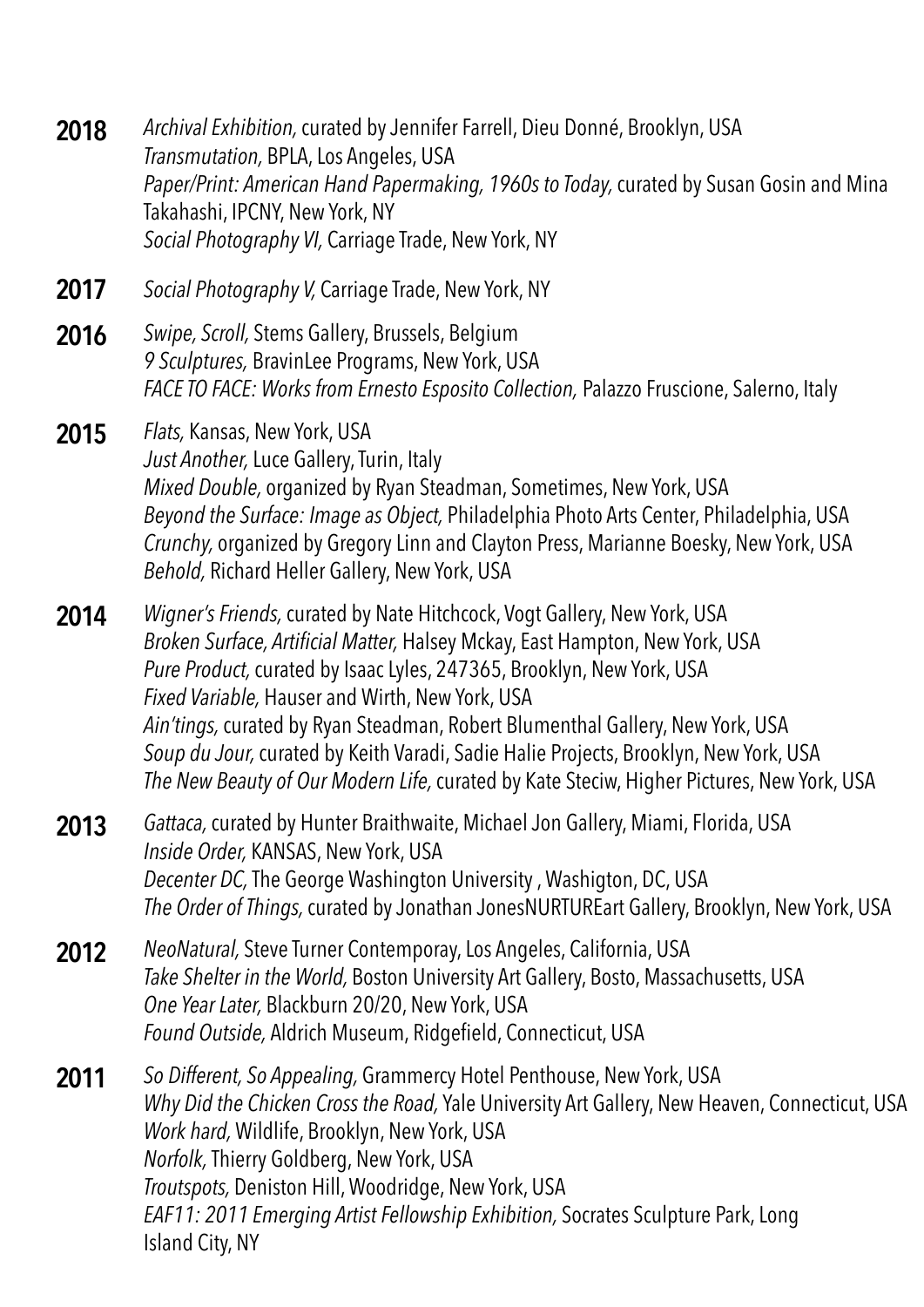*Run and Tell That,* curated by Eric Gleason, Syracuse University Art Gallery, Syracuse, New York, USA *S(l)umm(er)ing on Madison Avenue,* curated by Jo-ey Tang, The Notary Public, New York, USA *One Acre Plot,* Curated by Andrea Hill, Majestic Farm, Mountaindale, New York, USA *No Objective,* curated by Jenny Jaskey, TSA, Philadelphia, USA **2010** *Perflectly Damaged,* Derek Eller Gallery, New York, USA *Analogue,* Le Luminary Center of the Arts, Saint Louis, Missouri, USA *Becoming Animal,* curated by Fette Sans, The Glendale College Art Gallery, Los Angeles, California, USA *Community Colleagues,* Maurice Flecker Memorial Gallery, Selden, New York, USA *Powders, a Phial, and a Paper Book,* Marlborough Gallery, New York, USA *From the Collection of Mr. and Mrs. Jon Lutz,* curated by Jon Lutz, Wildlife, Brooklyn, Newy York, USA **2011**

*The Decentered Practice,* Circus Gallery, Los Angeles, California, USA

**2009** *IRL,* Capricious, Brooklyn, New York, USA

# .**selected publications, press, bibliography**

- Ethan Greenbaum, Monograph, with the support of the Centre National des Arts Plastiques (CNAP), ed. PACT and Lyles And King **2021**
- **2020** Indrisek, Scott. "How 10 Artists Are Staying Creative through Covid 19," Artsy, March 23
- Losh, Jason Bailer. "Episode 50: NY-Based Artist Ethan Greenbaum," Seeing is Forgetting Podcast, August 19. **2019**
- Press, Clayton. "Visual Archaeology In Urban Settings," Forbes.com, May 29 Knobluch, Loring. " Ethan Greenbaum, First Surface at Lyles & King," Collector Daily, May 16. Guyon, Maxime. "Conversations: Ethan Greenbaum" Ecal/University of Art and Design Lausanne. Spring. 158. **2018**
- "One piece: Falls By Ethan Greenbaum", BOMB Magazine, December 7, 2017 Campbell, Andrianna. "Exquisite Architectural Corpse," F Magazine, Issue 5. **2017**
- "Distance Learning", The Brooklyn Rail, December 6, 2016 Thibault Clément. "Ethan Greenbaum, oeil et main photographiques," ItArt, November Steadman, Ryan. "Do Artists Make the Best Curators?," Observer, March 11, 2016 Campbell, Andrianna. "Interview: Ethan Greenbaum," BOMB Magazine, January 8, 2016 **2016**
- Indrisek, Scott. "Doing the Job Halfway: Ethan Greenbaum Keeps Building," ArtInfo, Nov. 16, 2015 Knoblauch, Loring. "Ethan Greenbaum: Flats at KANSAS," Collector Daily, November 24, 2015 **2015**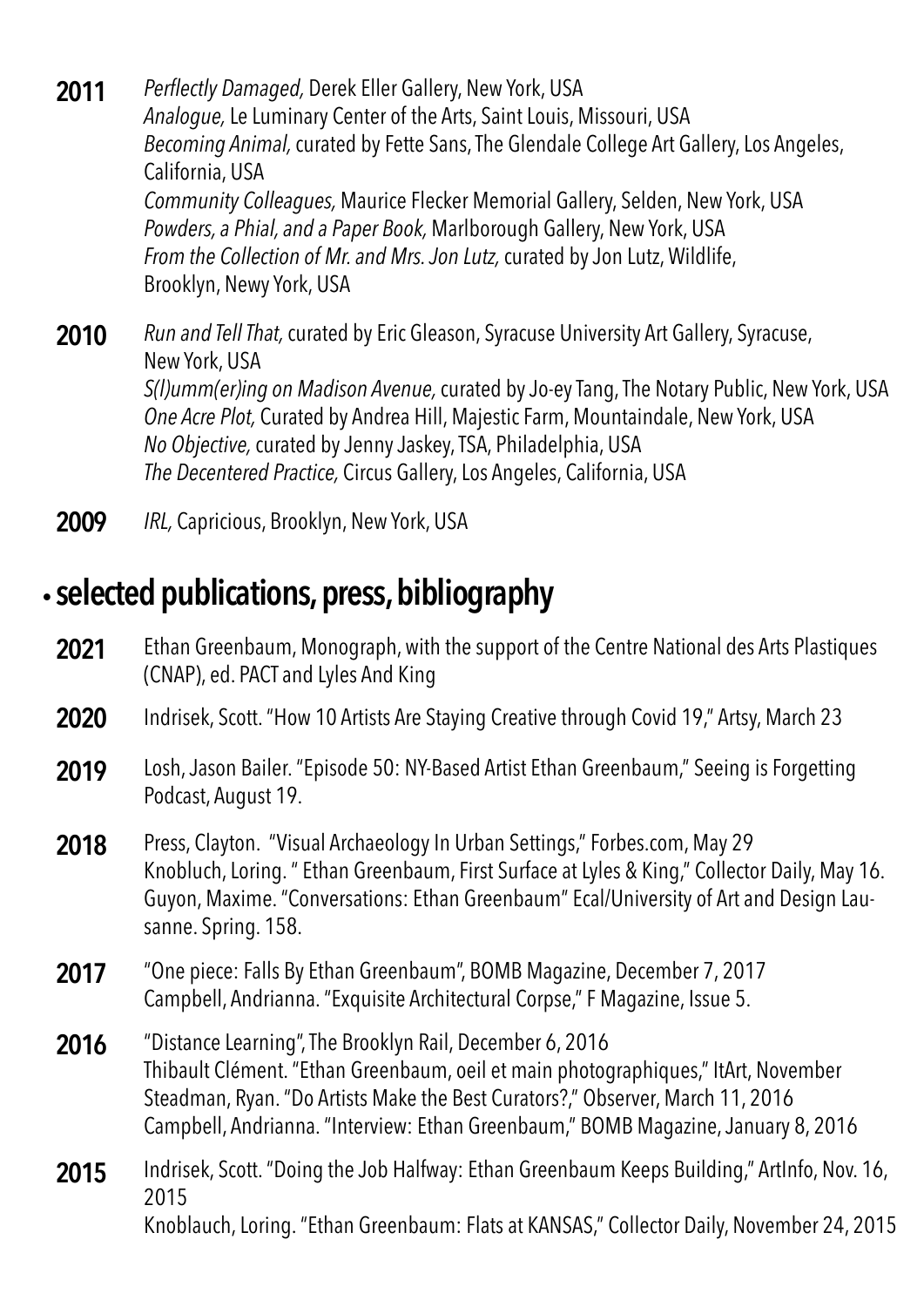Small, Rachel. "How Ethan Greenbaum Sees the City," Interview Magazine, July 28, 2015 Segal, Mark. "The Art Scene," The East Hampton Star, July 23, 2015 "Artist of the Week: Ethan Greenbaum," LVL3 Media, July 13, 2015 Indrisek, Scott. "Ethan Greenbaum Shows You the Door," ArtInfo, January 28, 2015 Leers, Dan. "Beyond The Surface: Image as Object," Exhibition Catalogue, Philadelphia Photo Arts Center, March **2015**

Russeth, Andrew. "A Look Around the Untitled Art Fair in Miami Beach," ArtNews, December 8 Indrisek, Scott. "Afros, Abstraction, and Photographic Experimentation at Untitled," ArtInfo, Dec. Laster, Paul. "A Bigger Tent on the Sand Sets South Beach's UNTITLED. Art Fair Apart," New York Observer, Dec. 2 **2014**

Knoblauch, Loring. "Fixed Variable at Hauser and Wirth," Collector Daily, July 16, 2014 "Fixed Variable Group Show at Hauser and Wirth," ArtObserved, July 9, 2014 Indrisek, Scott. "10 Must-See Summer Group Shows," ArtInfo, July 7, 2014 Indrisek, Scott. "Hauser & Wirth Has Your Multi-Generational Photography Weekend," ArtInfo, June 27 "Fixed Variable," Time Out New York, June 24, 2014 Dorland, Chris. "System/Service/Processor," Frische, May, 2014 Dawson, Sage. "Lost and Found," Temporary Art Review, March 5, 2014 Daunais, Paul. "The New Beauty of Our Modern Life," Dis Magazine, February 27, 2014

Knoblauch, Loring. "The New Beauty of Our Modern Life @ Higher Pictures," Collector Daily, Febr. 11

- Greenbaum, Ethan, «Letha Wilson: Notes on Nature», Wax Magazine, December Greenbaum, Ethan, «&&&», Collaboration with Sara Greenberger Rafferty and David Kennedy Cutler, Paper Cuts, December **2013**
- Greenbaum, Ethan, «The Cave of Allegory: The Wall», Calatogue Essay to accompany the exhibition Take Shelter in the World, Boston University, Boston, August **2012**
- Greenbaum, Ethan «The Pedagogical Sculptures of the Tristate Area, Part One», papermonument.com Greenbaum, Ethan «The Education of Eric Amsterdam» Skyler Brickley Exhibition Calatogue, Marvelli Gallery, January **2010**
- **2009** Greenbaum, Ethan « I like your work: art and etiquette», papermonument
- Greenbaum, Ethan « I made it Out of Clay: Erin Shirreff », Heeb Magazine, Issue 77 Greenbaum, Ethan « Inside Lights: Magnus Von Plessun and Lisa Sigal » www.thehighlights. org, March **2008**
- Greenbaum, Ethan « Daniel Gordon Interview »,The Highlights, July Greenbaum, Ethan « Kristin Baket at Dietch Project», The Highlights, May Greenbaum, Ethan « THe Cement Garden at Marvelli Gallery », The Highlight, March **2007**